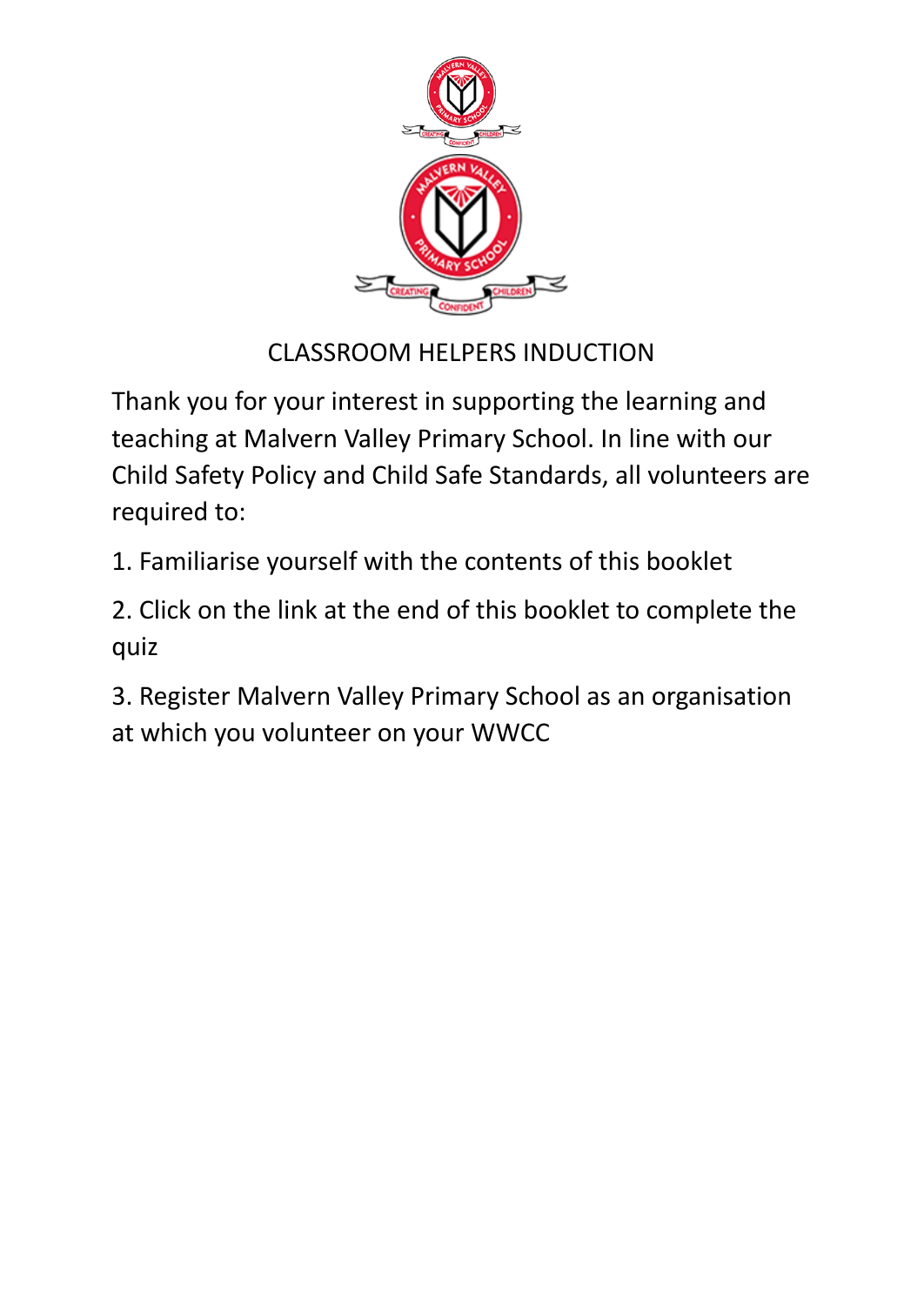

# Contents

| While in the |
|--------------|
|              |
|              |
|              |
|              |
|              |
|              |
|              |
|              |
|              |
| The next     |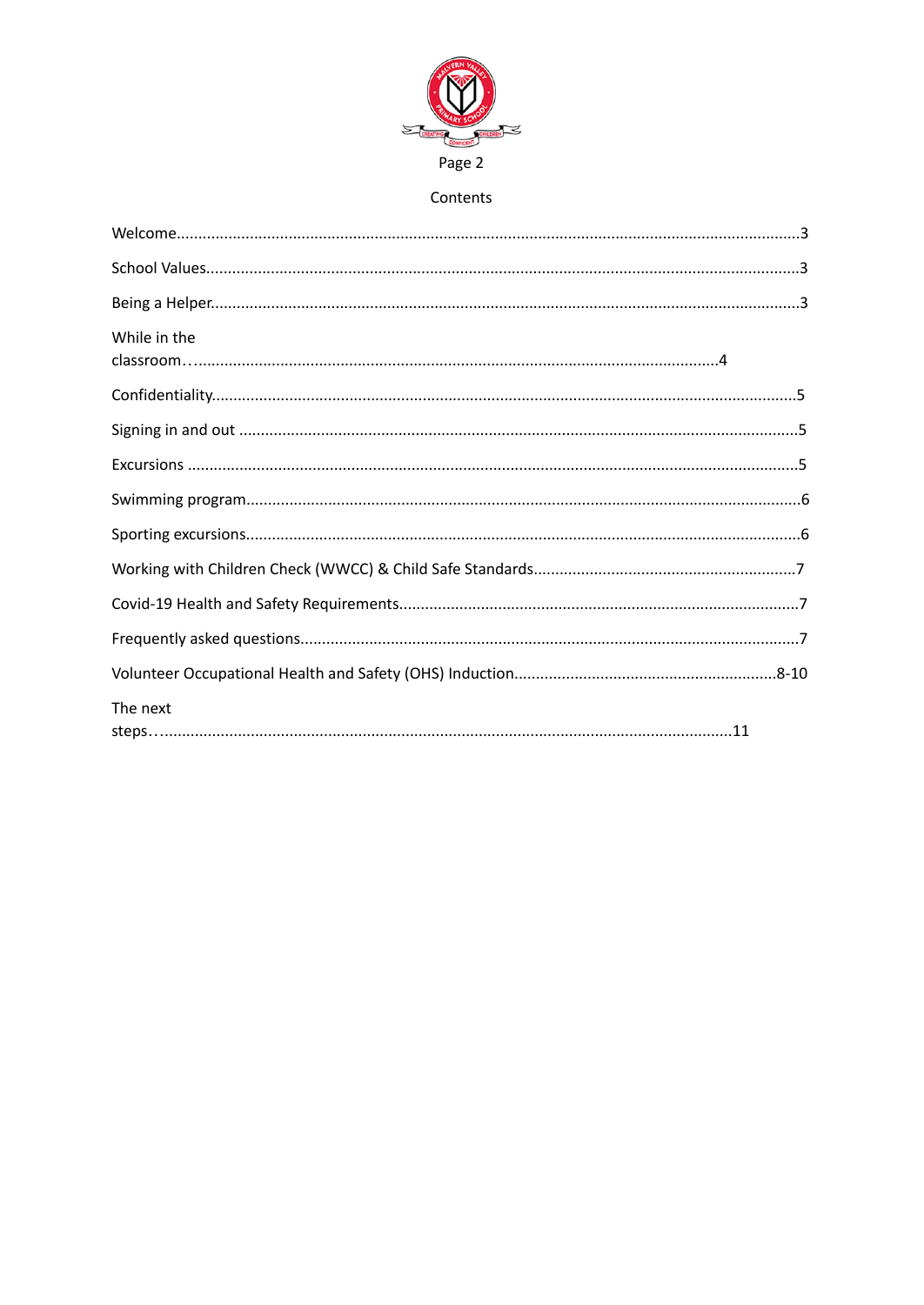

#### Welcome

We welcome you to the classroom helper program, and thank you for taking the time to volunteer as a classroom helper. It is important for all of our classroom helpers to complete the induction program annually as it will:

- ensure our students are kept safe, in line with Child Safe Standards
- help develop your understanding of your role within the classroom
- give you an understanding of the legislative requirements a classroom helper must meet
- comply with OH&S legislative requirements
- ensure you are working as per Malvern Valley Primary School [Volunteer](https://mvps.vic.edu.au/wp-content/uploads/2019/11/Volunteer-Policy-2019.pdf) Policy

• provide an opportunity for Malvern Valley Primary School to acknowledge our helpers as a highly valued resource for all of our students

## School Values

Our school values are embedded into our classroom helper program. These values assist us to create confident children with choices for their future.

Our school values are:

Cooperation, Respect, Confidence and Resilience

Our four pillars are Positive Wellbeing, Outstanding Achievement, Capacity Building and Global Citizenship. These pillars form the foundation for our school which seeks to provide the best possible education for every student.

## Being a Helper

Your role as a classroom helper is to assist the learning of all students in the classroom under the direction of the classroom teacher. It is important to follow the teacher's instructions as this ensures consistency in working towards student learning outcomes. Involvement at your child's school will help to keep you informed of what is currently happening within the school and helps build positive relationships between yourself and the school community. Being a valued member of the school community, and your willingness to assist in classroom activities, shows what can be achieved when this important partnership has been formed. While assisting in the classroom, you are providing a role model for learning and students will view your participation as acknowledgement of the value of schooling.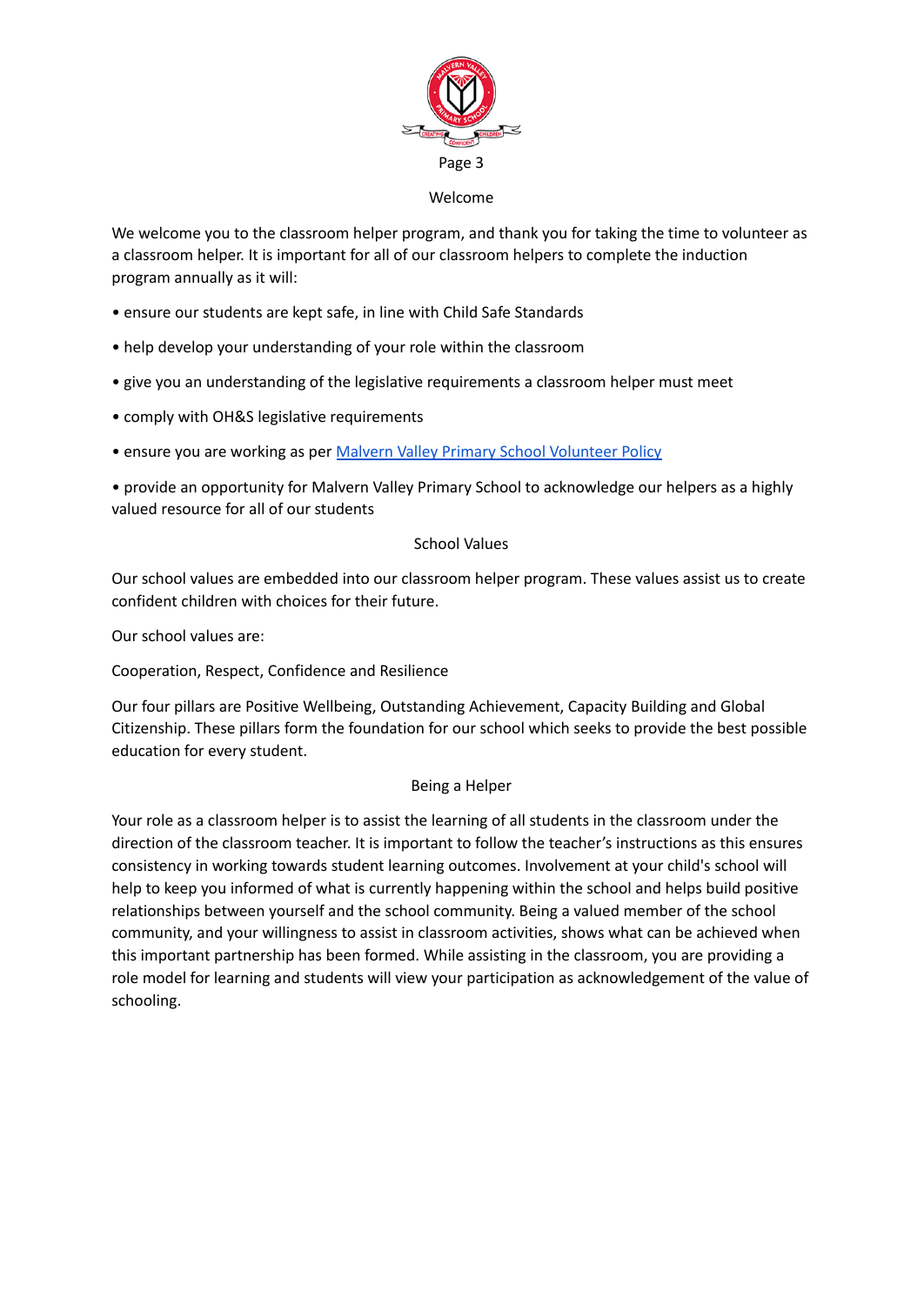

## While in the classroom…

As a classroom helper you need to:

- ensure the safety and care of students, including students' wellbeing
- follow the direction of the classroom teacher

• support and encourage students by praising their efforts in a positive manner - you can use our values to help encourage a student with their progress

• demonstrate and model appropriate conduct - we do not expect the students to follow any rules that we are not willing/able to follow ourselves

- ask for help when you are not sure our staff are happy to assist you with any questions
- encourage students to remain on task a gentle reminder helps them to complete their work

• assist ALL students and not just your own child – it is important that all students have the same opportunity to receive your help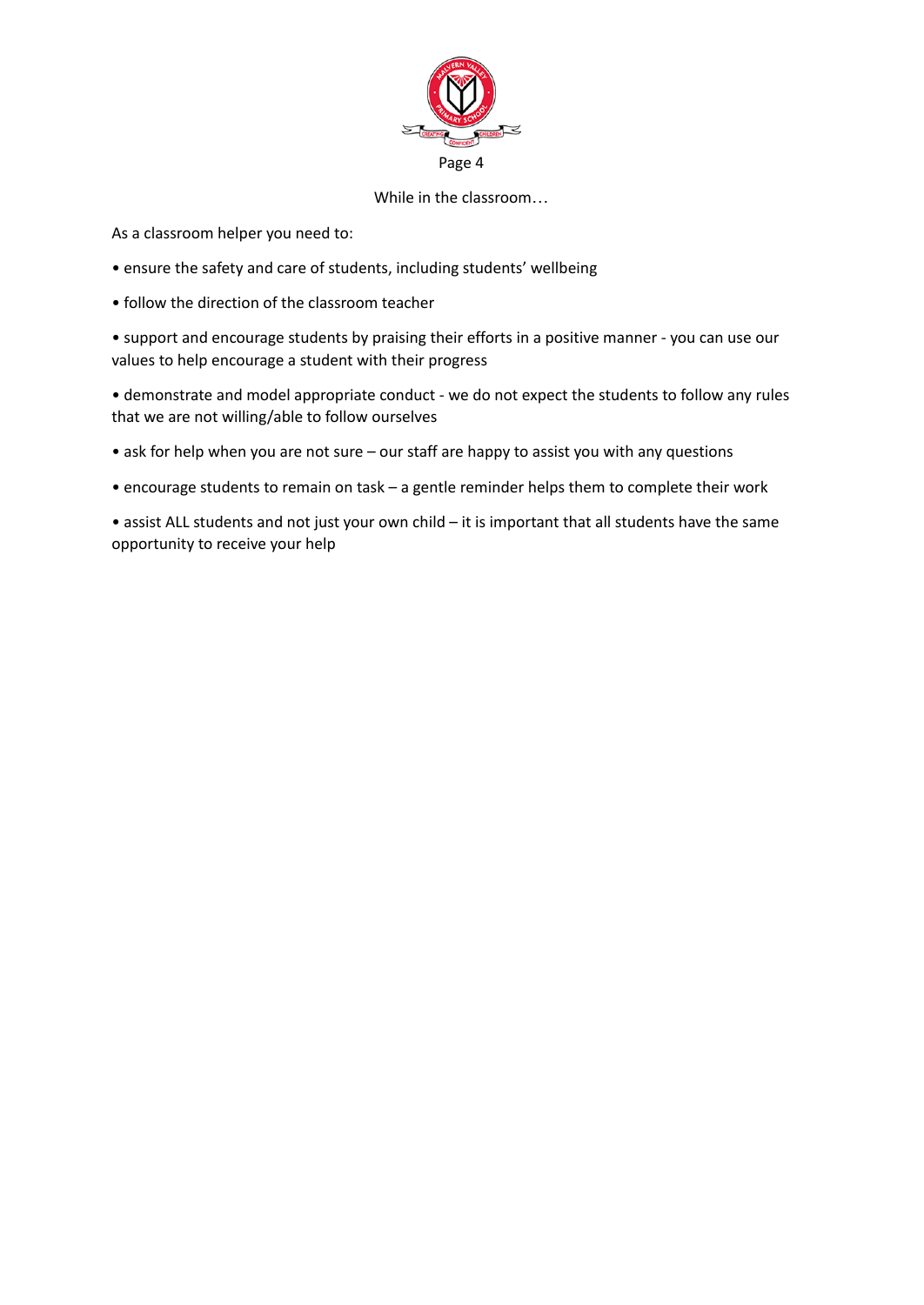

## Confidentiality

All children can learn and will learn at different rates and have different learning needs. As a classroom helper it is important not to compare any student's learning, behaviour, language, etc with anybody other than the classroom teacher. The privacy of both students and families must be respected at all times. This means you must not mention names or progress of students or teachers who you have worked with in front of your own children or other parents, including using technology to send photographs, send SMS messages or emails, post to social media, and make voice calls or video calls. Children and parents can be easily hurt by apparently harmless remarks from other adults or children. No classroom helper has permission to take photographs or video recording of any school event on their personal device.

## Signing in and out

Malvern Valley Primary School's Visitors Policy outlines the processes with which all visitors need to comply in order to volunteer at Malvern Valley Primary School. All volunteers engaging in child related work will need to: sign in and sign out at the office (if volunteering during school hours) present a current WWCC, comply with the Malvern Valley Primary School Code of Conduct always wear, and clearly display, a Visitor lanyard and follow the directions of the teacher/event organiser at all times (including Emergency Management Procedures).

## Excursions

When on a school excursion, please remember:

- care and safety of students is our number one priority at all times
- follow the instructions of your role & duties that will be provided by the teacher
- you may be assigned a small group of students to be responsible for
- to regularly count the students in your group to ensure all are present is good practice
- consider the consistency and fairness for all children no special treats (e.g. food from the coffee shop, ice creams, toys, etc.) are permitted for any child or group of children
- always take small groups to the toilet and keep the group together
- while we try to keep you with your own child during excursions, it is not always possible, and we appreciate your understanding
- your seatbelt must be worn while travelling on the bus

• be mindful of the weather – if it is cold and raining, dress in warm, waterproof clothing. On hot and sunny days, bring a hat and wear sunscreen. A wide-brimmed hat is required from the beginning of August to the end of April, in line with our Sun Smart policy.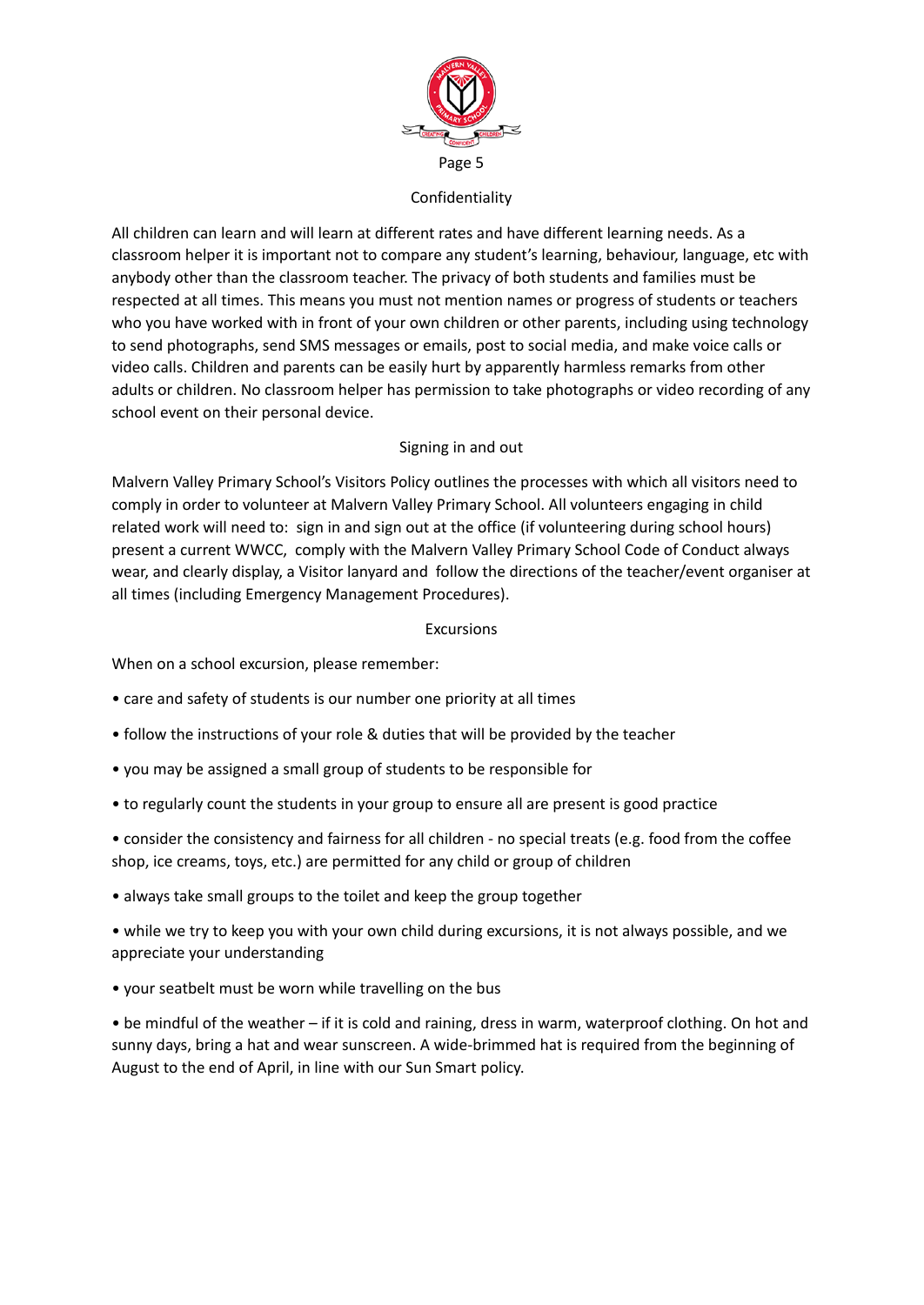

• your role begins the minute you leave the classroom and does not finish until everybody is back at Malvern Valley Primary School. Helpers who attend excursions and camps must travel on the bus to and from the venue and remain with the group at all times.

# Swimming program

Our swimming program for students will run dependent upon Covid-19 restrictions on school activities. In Prep and Year 1 the program runs for 8 lessons (30 minutes per lesson) and students in Years 2, 3 and 4 attend 6 lessons (45 minutes each).

As a classroom helper your responsibility will be to:

- assist students to get on and off the bus
- support the teacher with supervising students on the bus
- help students to change before and after their lesson

Please ensure you are never in a changing room alone with a child. Physical help and intimate care requirements should only be provided by a staff member. While the students are partaking in their swimming lesson, classroom helpers are asked to sit and observe the lesson. Please do not interact with the students or instructors during the lesson. If you have any questions or comments, these should be directed to the classroom teacher or the PE teacher after the lesson has ended.

## Sporting excursions

Most sporting excursions take place outdoors so helpers should be mindful of the weather. Please ensure you are dressed appropriately. Sporting excursions still run during light rain and are only cancelled in heavy rain.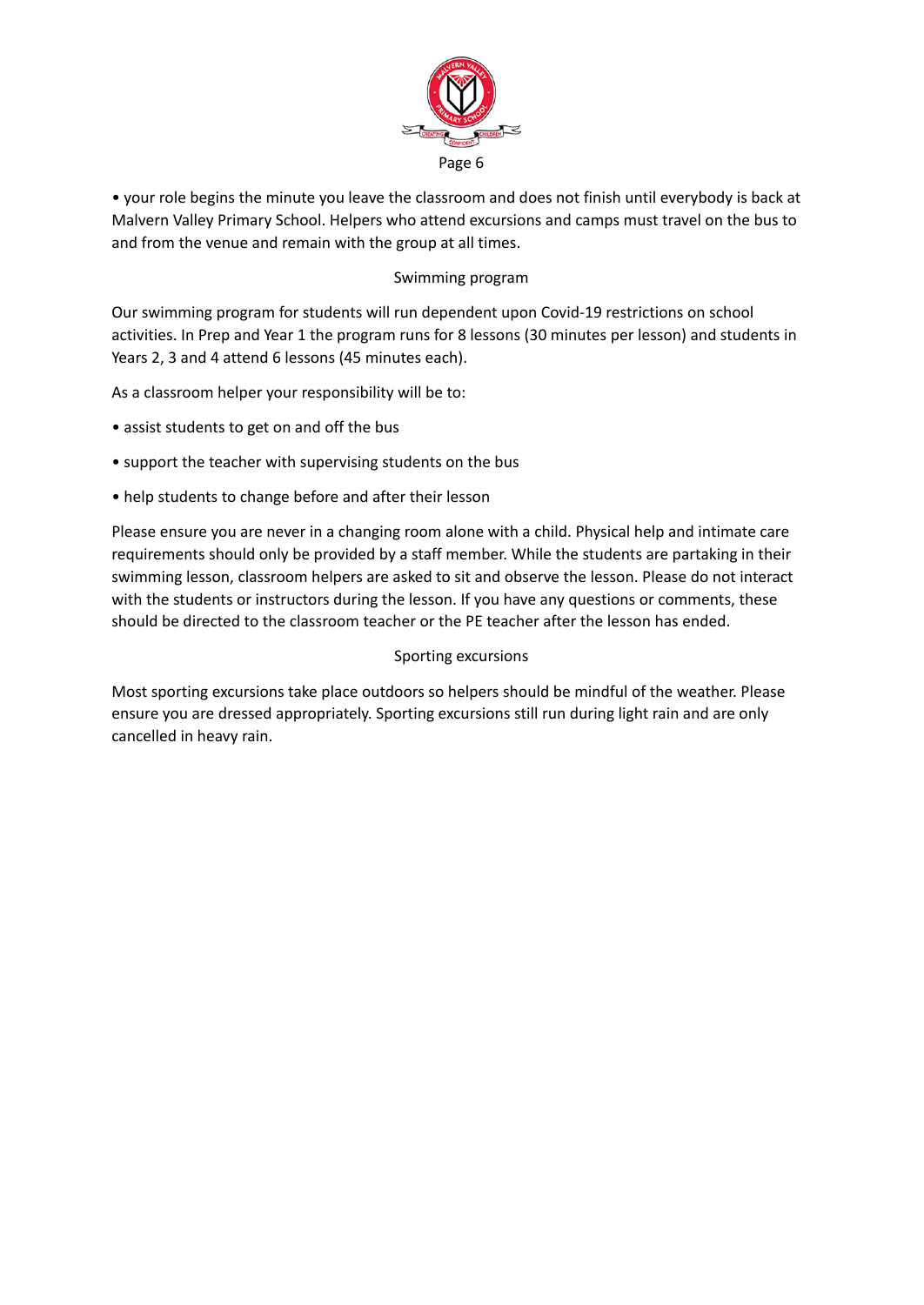

# Working with Children Check (WWCC) & Child Safe Standards

All of our volunteers are required to have a valid WWCC. If you don't have a current WWCC, please use the following link www.workingwithchildren.vic.gov.au to apply. When you sign up for your WWCC, please ensure you list Malvern Valley as an organisation where you will volunteer. If you already have a WWCC, please update your details listing Malvern Valley Primary School as a school you are volunteering at. VIT registered teachers are exempt from applying for a WWCC, but must present their VIT card to the office. This card expires every year in September – replacement cards must be presented to the school office annually. Police officers are also exempt, but must present their police identification badge. This will need to be done every year to ensure that you are meeting the Child Safe [Standards](https://www2.education.vic.gov.au/pal/child-safe-standards/policy) and the Malvern Valley Working with Children and [Suitability](https://mvps.vic.edu.au/wp-content/uploads/2019/11/Working-With-Children-Check-Policy-2018.pdf) Check Policy.

# Covid-19 Health and Safety Requirements

The Covid-19 health and safety requirements from the Victorian Government and the Education Department are constantly evolving on the advice of the Chief Health Officer. It is expected that all volunteers will adhere to the most current requirements. This means that all volunteers must maintain physical distancing of 1.5 metres. If volunteers are experiencing any cold or flu symptoms they must not attend school site or excursions and should go to get tested.

# Frequently asked questions

1. My toddler is sick so cannot attend kinder. Can I bring her to Malvern Valley with me for my volunteer session?

Unfortunately not. We cannot allow younger siblings to visit classrooms with you when you are volunteering because of OH&S requirements.

2. Can I post photographs of my own child on a school excursion to my own social media platform?

No. All children are under the duty of care of the school whilst engaging in any school activity.

3. My child's birthday falls on the day of an excursion. Can I attend and turn the day into a birthday celebration?

You may attend the excursion if agreed with the classroom teacher but it is not appropriate for a school event to be used to mark a special occasion for an individual student.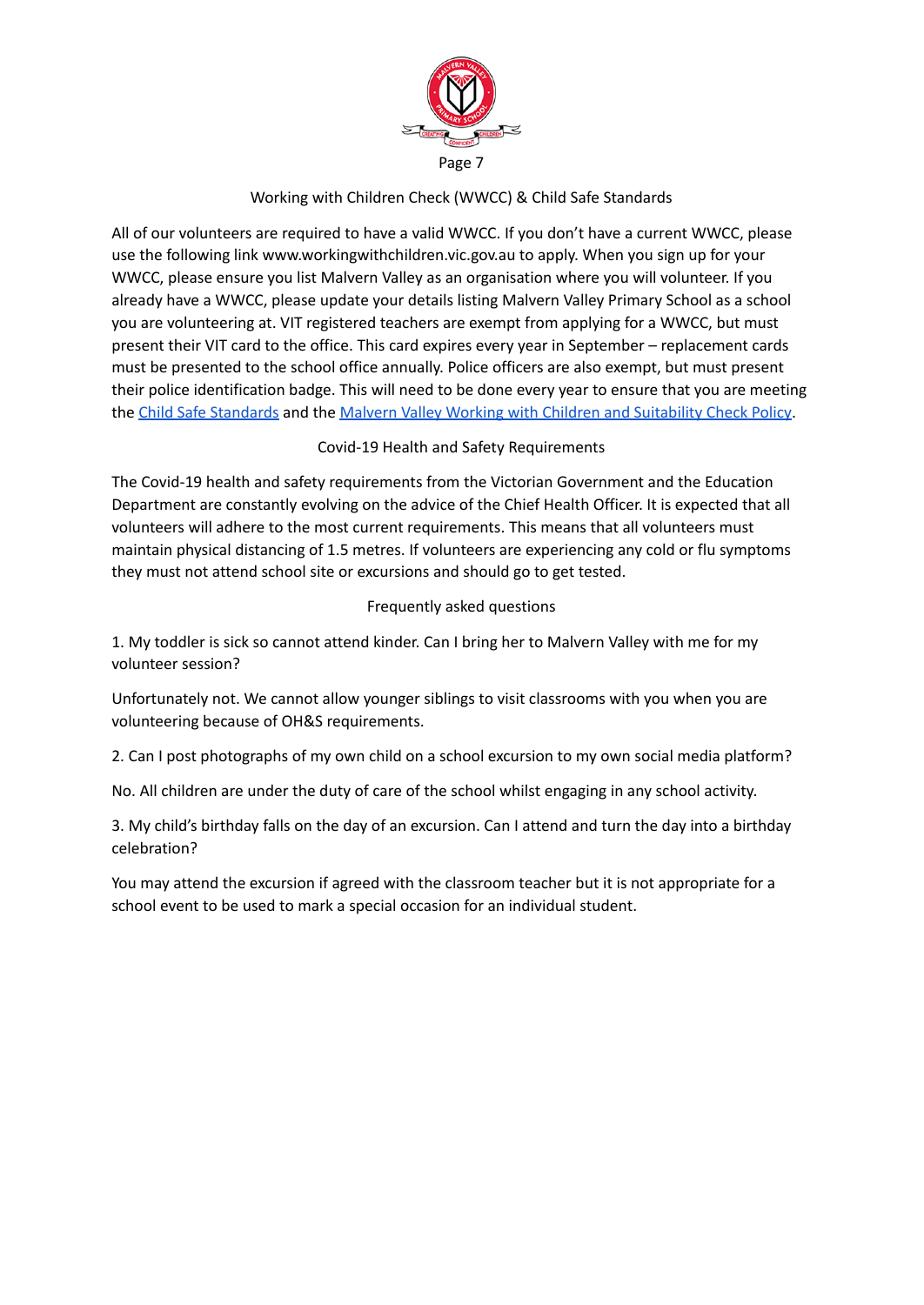

## Volunteer Occupational Health and Safety (OHS)

## Induction

Introduction

To comply with the requirements of the Victorian Occupational Health and Safety (OHS) Act 2004 and the Victorian OHS Regulations 2017 the Department of Education and Training (the Department) has implemented an OHS Management System (OHSMS) in all Victorian Government schools.

The OHSMS requires all volunteers to:

• Report to the office or designated site contact upon arrival at site

• Complete an OHS induction by completing the questionnaire at the end of the Classroom Helper Program

• Sign in/out and ensure their visitors pass is worn at all times whilst on Department or other premises

- Have a current Working with Children Check, where applicable.
- The volunteer OHS induction is valid for 12 months.

Department Health, Safety and Wellbeing (HSW) Policy

The Department has the Health, Safety and Wellbeing Policy, which has been endorsed by the Department Secretary and can be seen below: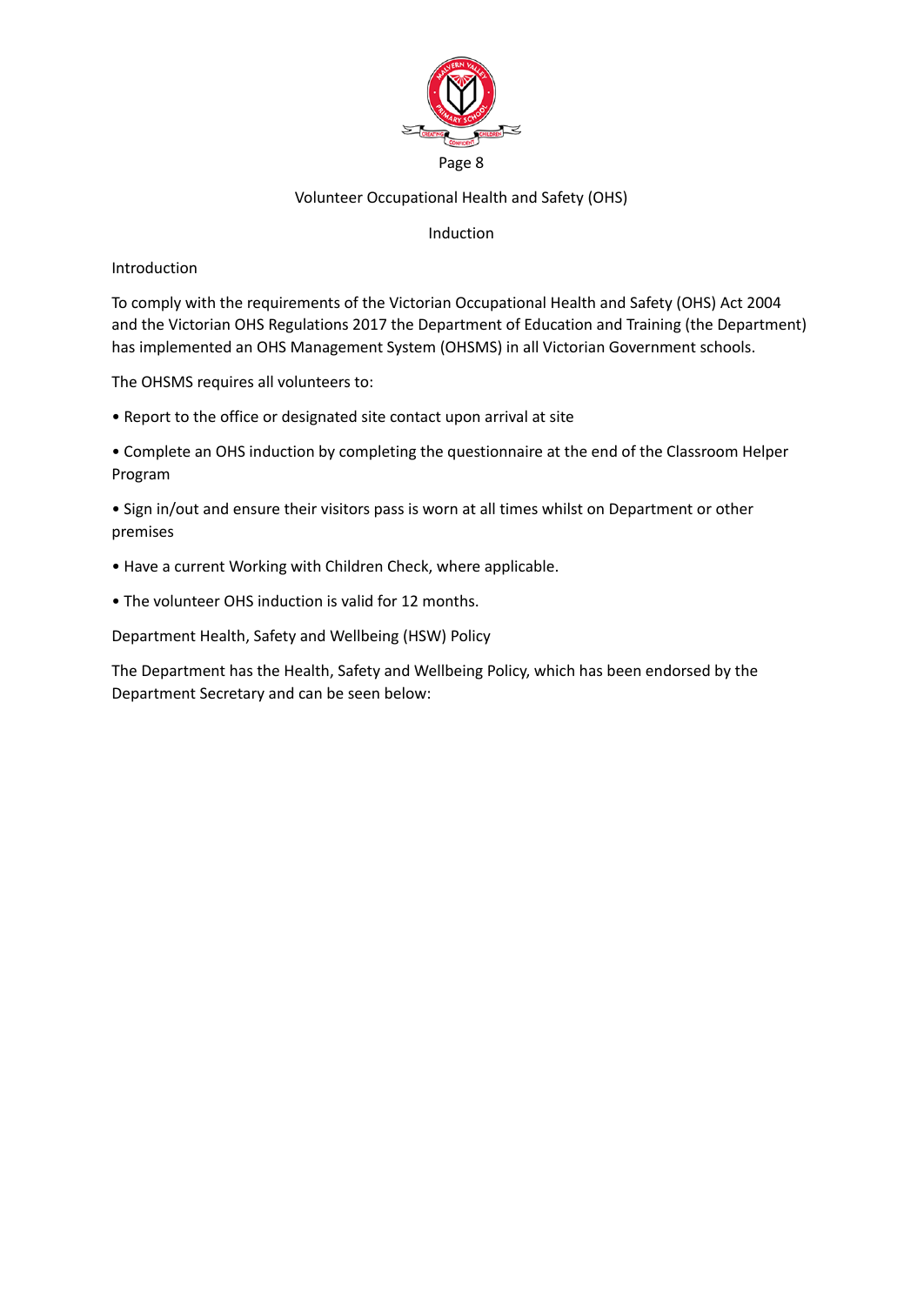

Required conduct/behaviour:

All volunteers are expected to abide by the workplaces code of conduct while on site.

This includes:

• No smoking on school grounds or within four metres of an entrance to all Department workplaces.

• No alcohol or drugs are to be consumed on any Department premises. Any volunteer under the influence will be dismissed.

- No offensive language is permitted on any Department premises.
- Personal possessions should be secured and not left unattended.
- Abide by the workplaces traffic management procedures.
- Report any problems, hazards, or incidents to the teacher in charge
- Dress appropriately and wear the correct personal protective equipment suitable.
- No pets are permitted on Department premises.

Access arrangements

## Access

All volunteers must report to the office and sign in upon arrival or designated point where not on Department premises. This requirement is indicated on signage located at all entrances to the school, see below:

## Emergency Management

## Emergency Procedures

On hearing the emergency alarm please follow all directions from the Incident Controller and the teacher in charge. Once at the evacuation site, see any staff member to ensure you are accounted for. Wait for further instructions from the Incident Controller.

## Evacuation Point

Please note the evacuation points located on the evacuation map in each classroom.

## First Aid

Malvern Valley Primary School staff are trained in Level 2 First Aid and CPR. In the event of an injury that is not serious, report or escort the injured party to the first aid room. If the injury is serious, ring 000, do not wait for a first aid officer. Stay with the injured party. Send someone else to find the first aid officer or workplace manager. If no one else is available, ring the school number and inform the office that someone is injured at your location. If trained, apply first aid to the injured party. Once the incident is over, assist the first aid officer with details of the incident.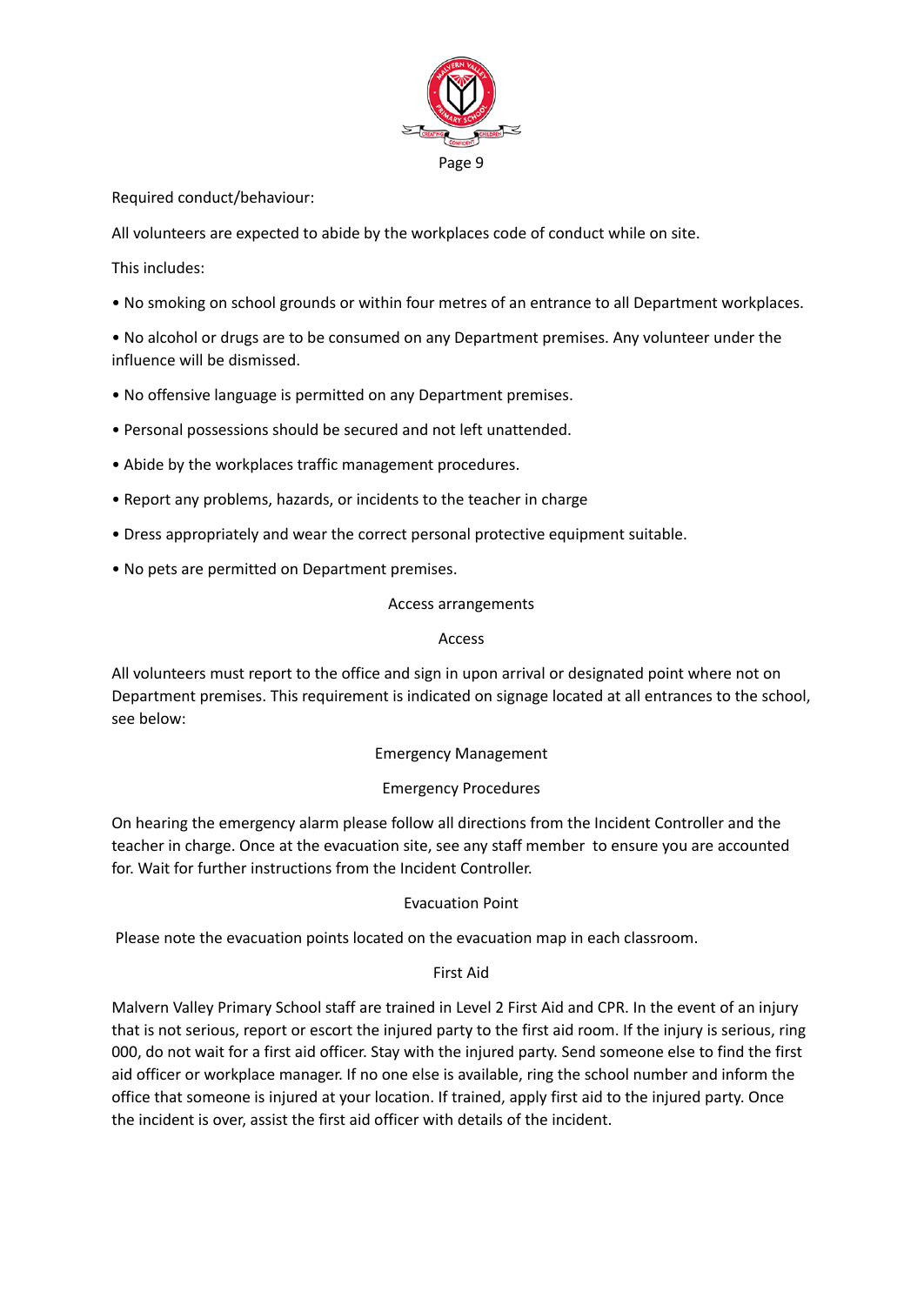

## Page 10

# Hazard and Incident Reporting

Any hazard or incident that poses a risk to the safety of a student, parent, visitor, volunteer or employee must be reported. If the incident is threatening life or property you must call 000 immediately. This number will connect you to the following emergency services:

- police for crime, injury that may not be accidental, or assault
- ambulance for injury and medical assistance
- fire brigade for fires, gas leaks and incidents involving hazardous and dangerous materials

If the incident isn't threatening life or property you need to let any staff member know of the details of the hazard or incident.